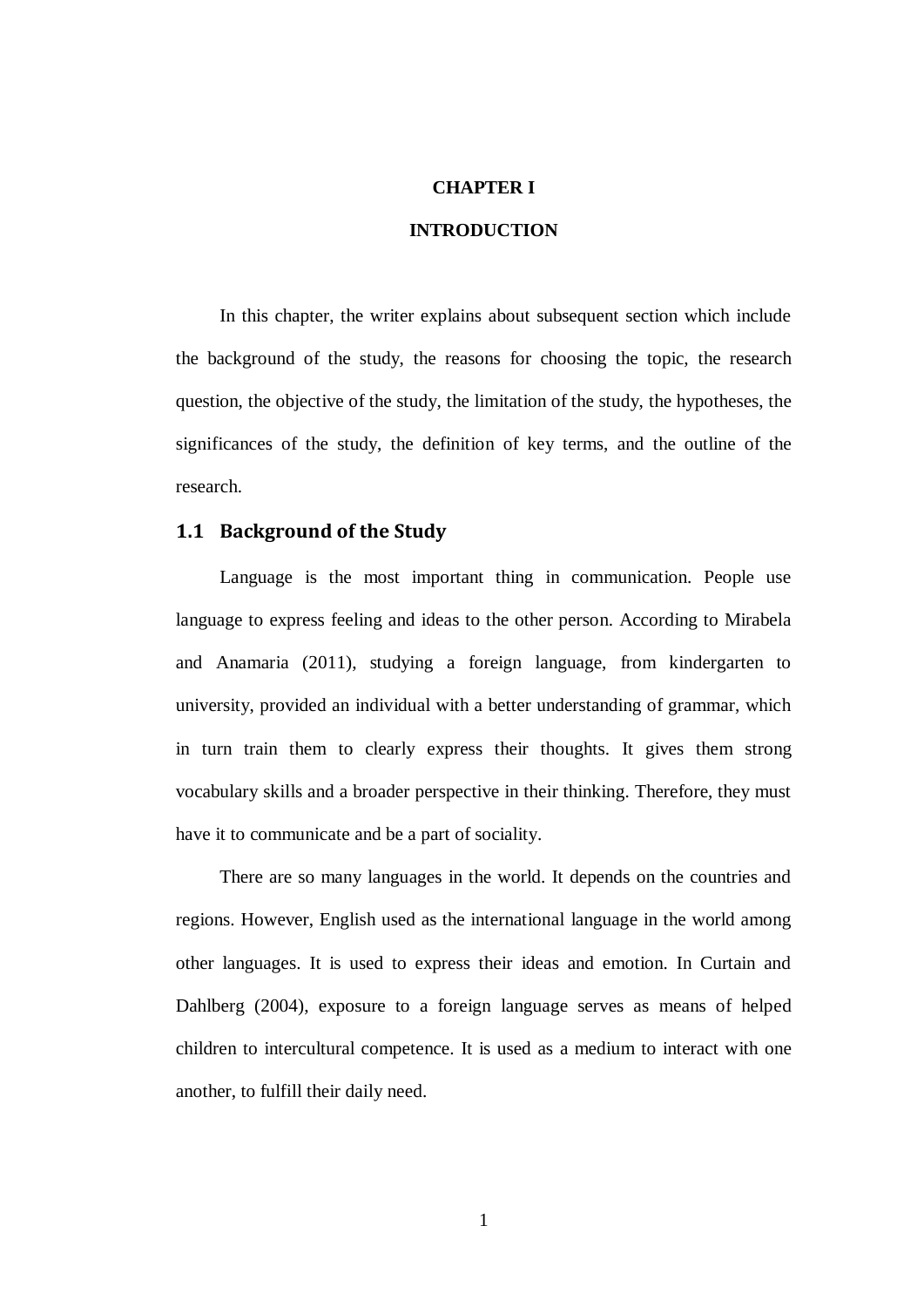It is learned formally at school. Even it is learned at school, most of students today do not interested in it. They are accustomed to use their mother tongue in their daily life. This is the huge problem which makes them got difficulties to improve their speaking ability in English. Students who are studying it, they need experienced of real communicative situations which show them how to express their opinions.

There are many factors affect the students' anxiety in English speaking. One of them that they are not confidence to speak English.They are afraid to make mistakes. The teacher should correct students' mistakes wisely. Then the teacher should consider that some students feel afraid of making mistakes during the teaching and learning process. It looks like simple but this is the major reason. Several students who have high confidence can improve their ability in speaking. On the contrary, the students who do not have high confidence can not improve their ability in speaking.

Based on the writer experience, teaching speaking was done by the teacher. For example when the teacher taught us the expression of pleasure, the students were asked to look up the page and they read it. After that, the teacher explained the materials and asked the students to make a short conversation which consisted of pleasure expression. Teacher allowed students to make a script with their friends and then bring it in front of the class while they were performing. If students made mistakes, the teacher only give correction such as give the right pronunciation. The writer thought that technique would not gave students progress in speaking.

As the solution, the writer wanted to help the students in improving their speaking ability by using cartoon film. According to France (2010), cartoon is an effective pedagogical technique because it makes a learning environment in which students' experience of motivation to recognize and produce humor. The students can view and analyze visual images that enhance memory. By using cartoon as a media in teaching speaking, it makes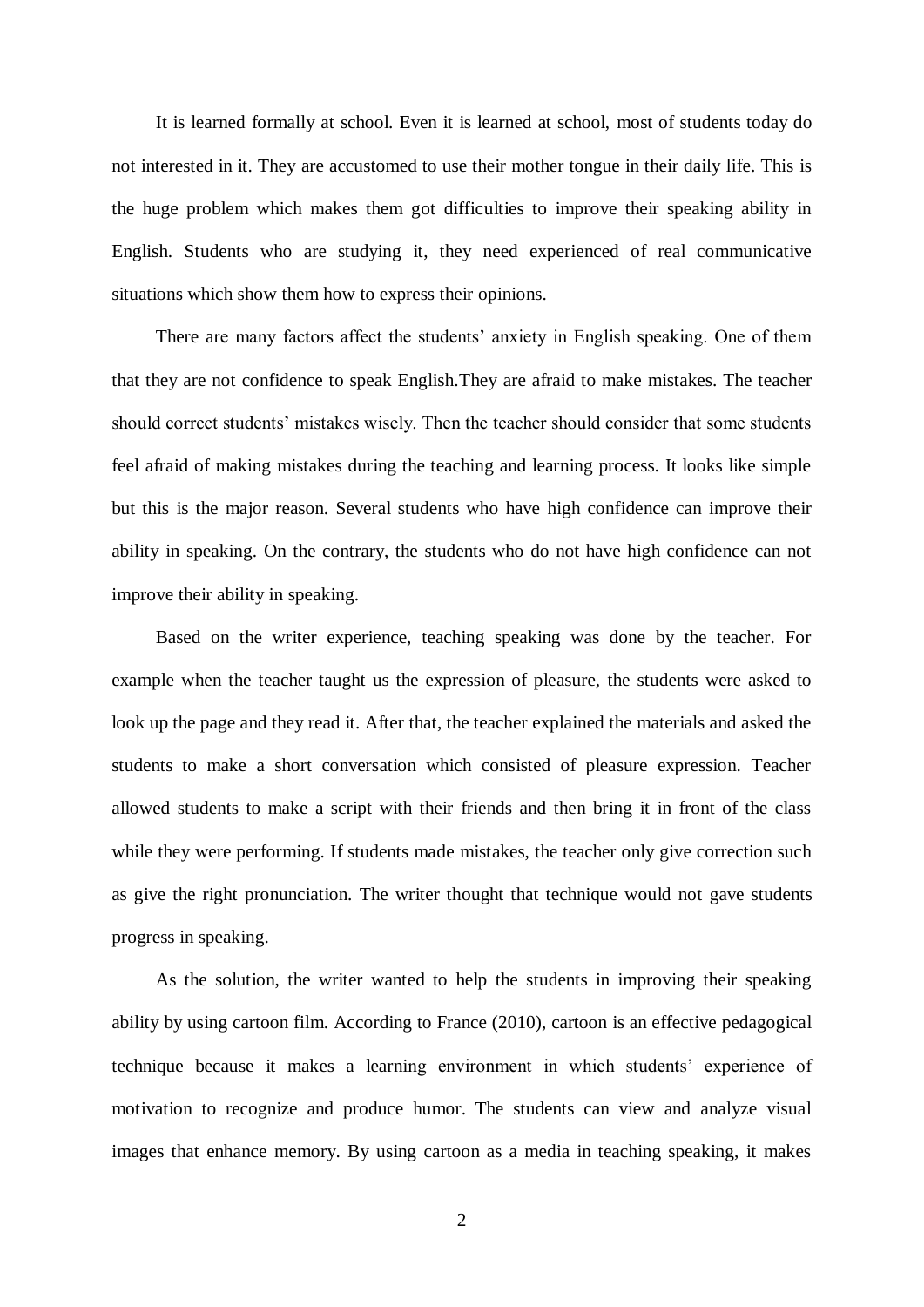students know how the native speaker speak and they got motivation to speak English well. It does not only teach students how to speak well but also give kind of moral value in narrative story that useful for them. The characters movement of the cartoon film and it has a storyline, which does not make students bored. This kind of media was suitable to teach students of senior high school to speak.

### **1.2 Reasons for Choosing the Topic**

This study took consideration as the following reasons:

- 1. In K13 curriculum of tenth grade students, narrative is one of genre text that should be learned.
- 2. Speaking is a skill that must be mastered by tenth grade students. There were several aspects of speaking such as pronunciation, grammar, vocabulary, fluency, and comprehension. It is considered to be difficult for them in mastering speaking.
- 3. Cartoon film is considered as media to connect students' speaking difficulties in the context of narrative text. That gave students real experience how native speaker pronounce something in English. It helped them easier in learning speaking especially in narrative text.

## **1.3 Research Question**

Based on the background of study, the writer designs the research question into the following:

Is the use of cartoon film effective to improve students' speaking ability on narrative text?

#### **1.4 Objective of the Study**

Based on the research question above, the objective of the study is as follows:

3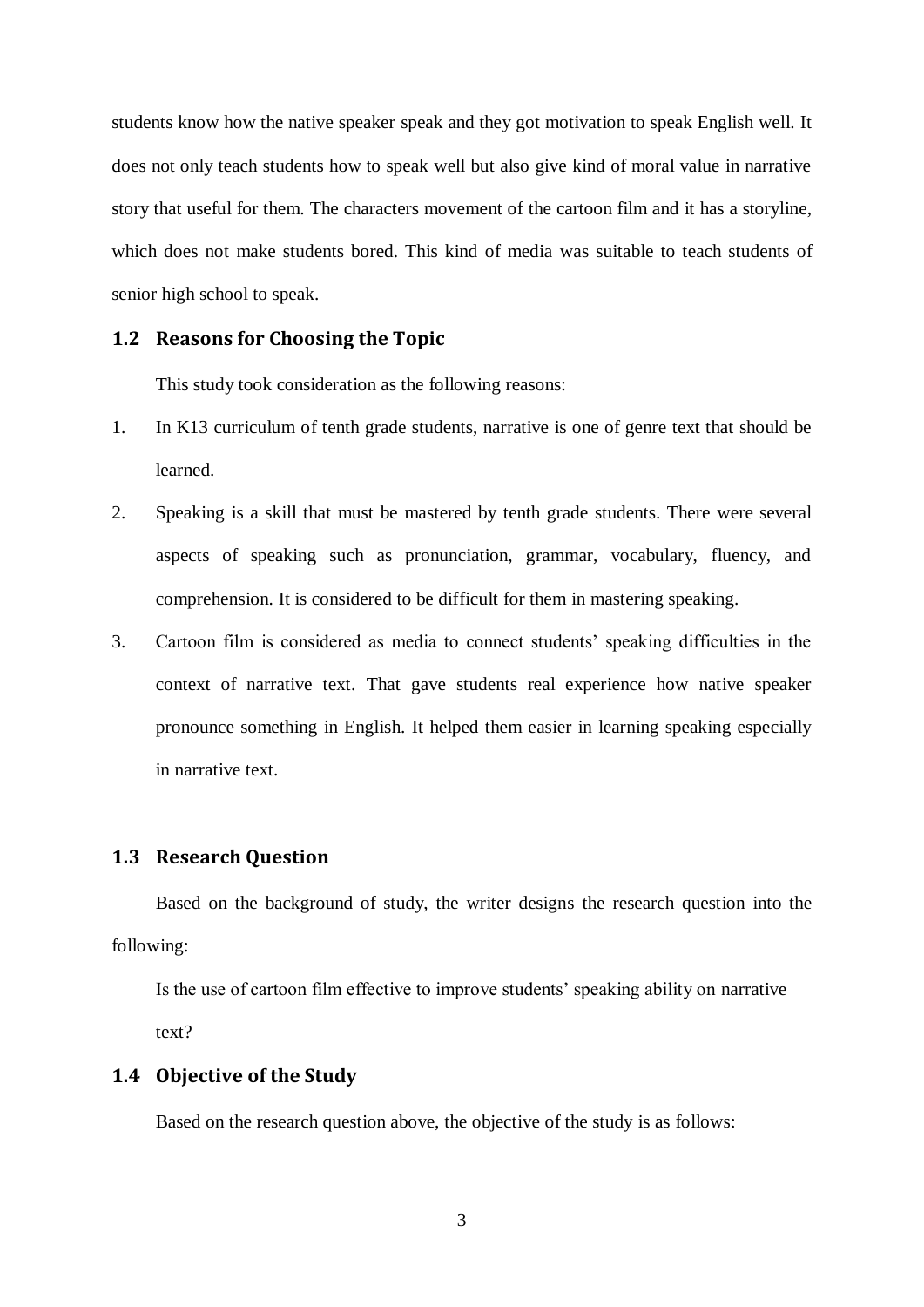To find out whether the use of cartoon film is effective to improve students' speaking ability on narrative text.

### **1.5 Hypotheses of the Study**

According to Airasian  $(2000)$ ,  $H_0$  hypotheses (Null Hypothesis) is hypothesis in which there is no significant difference relationship or difference between variables. Meanwhile H1 (Directional Hypothesis) is hypothesis in which there is significant difference. That difference will favor interactive media instruction.

In this study, the hypotheses are formulated as follows:

- H<sub>0</sub>: There is no significant difference in students' speaking ability who are taught by using cartoon film for the tenth grade students of SMA Islam Sultan Agung 3 Semarang.
- H1: There is significant difference in speaking ability students' who are taught by using cartoon film for the tenth grade students of SMA Islam Sultan Agung 3 Semarang.

## **1.6 Limitation of the Study**

The limitation of the study makes the problem not to be wider. The writer limits this study into the following:

Object of the study : Cartoon film to improve students' speaking ability on narrative text. Subject of the study : The tenth grade students of SMA Islam Sultan Agung 3 Semarang.

#### **1.7 Significance of the Study**

The result of the study in the field of education may give some advantages tostudents and English teacher as the following:

a. Pedagogical significance

This research is hoped to motivate students to be more active in the classroom. The result of this study is also expected to make good interaction between English teacher and students during speaking session.

b. Practical significance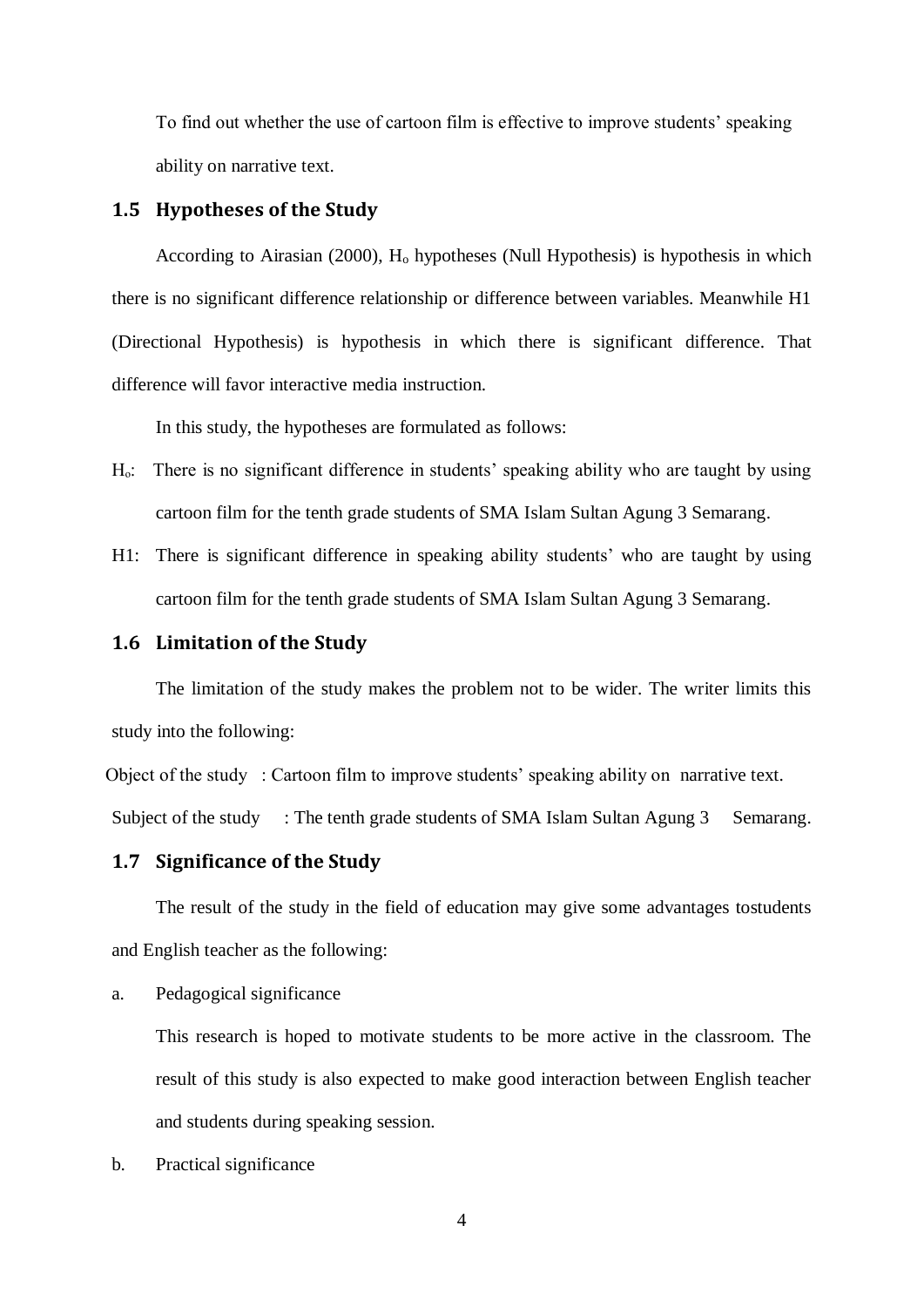#### 1. For the teacher

The result of this research is hoped to help English teachers solving problems in teaching especially speaking.

2. For the students

Cartoon film can be used as media to improve students' speaking ability of narrative text and it may guide and encourage them to know how the way native speakers speak.

3. For the reader

The readers expected that after read this study, the readers may find more information about students' speaking ability by using cartoon film.

# **1.8 Definition of Key Terms**

To make the topic easy to be understood, the writer defines the key terms used in this study. They were:

1. Speaking Ability

According to Harmer (2007), speaking is the ability to speak fluently not only about the language but also the ability to process and language.

2. Narrative Text

According to Anderson (2003), narrative text tells a story using spoken or written language. It is a piece of text which tells a story and in doing so, entertains or informs the reader or listener. It could be communicated using radio, television, books, newspaper, and computer files.

3. Cartoons

According to Bahrani and Soltani (2011), cartoons can be used as a useful means of improving the learning atmosphere. They usually have a particular aspect or situation that helps students focusing on learning.